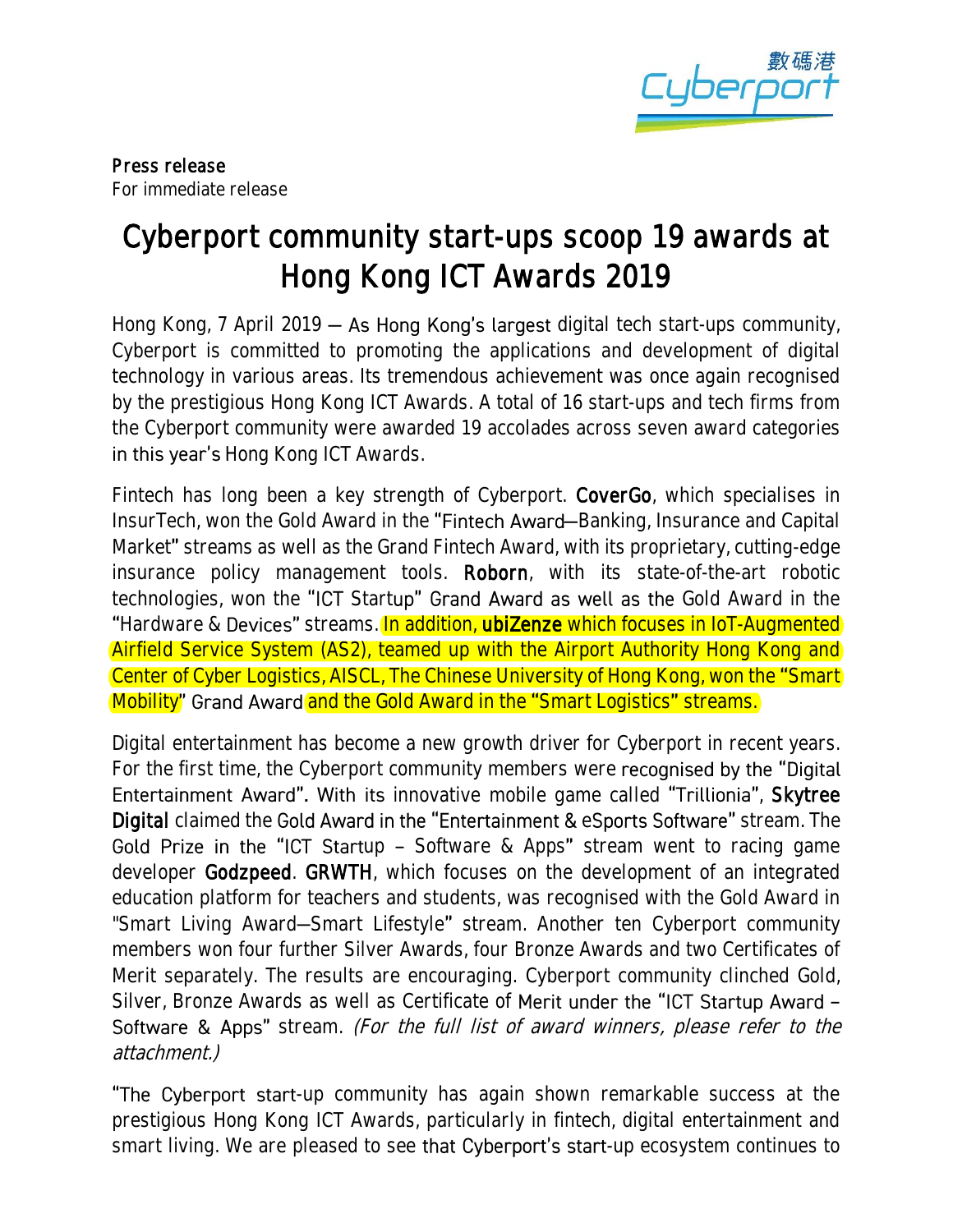

cultivate outstanding new-economy companies and inject new impetus to the development of Hong Kong," said Peter Yan, Chief Executive Officer of Cyberport.

"Looking forward, Cyberport will continue to expand its strategic co-operation with Greater Bay Area and overseas partners, making more room for the award-winning and other nascent start-ups to thrive and grow in the broader tech space of the Greater Bay Area and further afield."

The Hong Kong ICT Awards is a signature event of the industry. It is steered by the Office of the Government Chief Information Officer (OGCIO) with eight award categories to recognise innovative technology start-ups and companies and encourage enterprise to pursuit of creative and better solutions.

## Photo captions:



16 start-ups from the Cyberport community scooped a total of 19 awards across seven categories at the Hong Kong ICT Awards 2019. Pictured: The awardees, Cyberport team and Cyberport community companies gathered at the awards banquet to celebrate the success.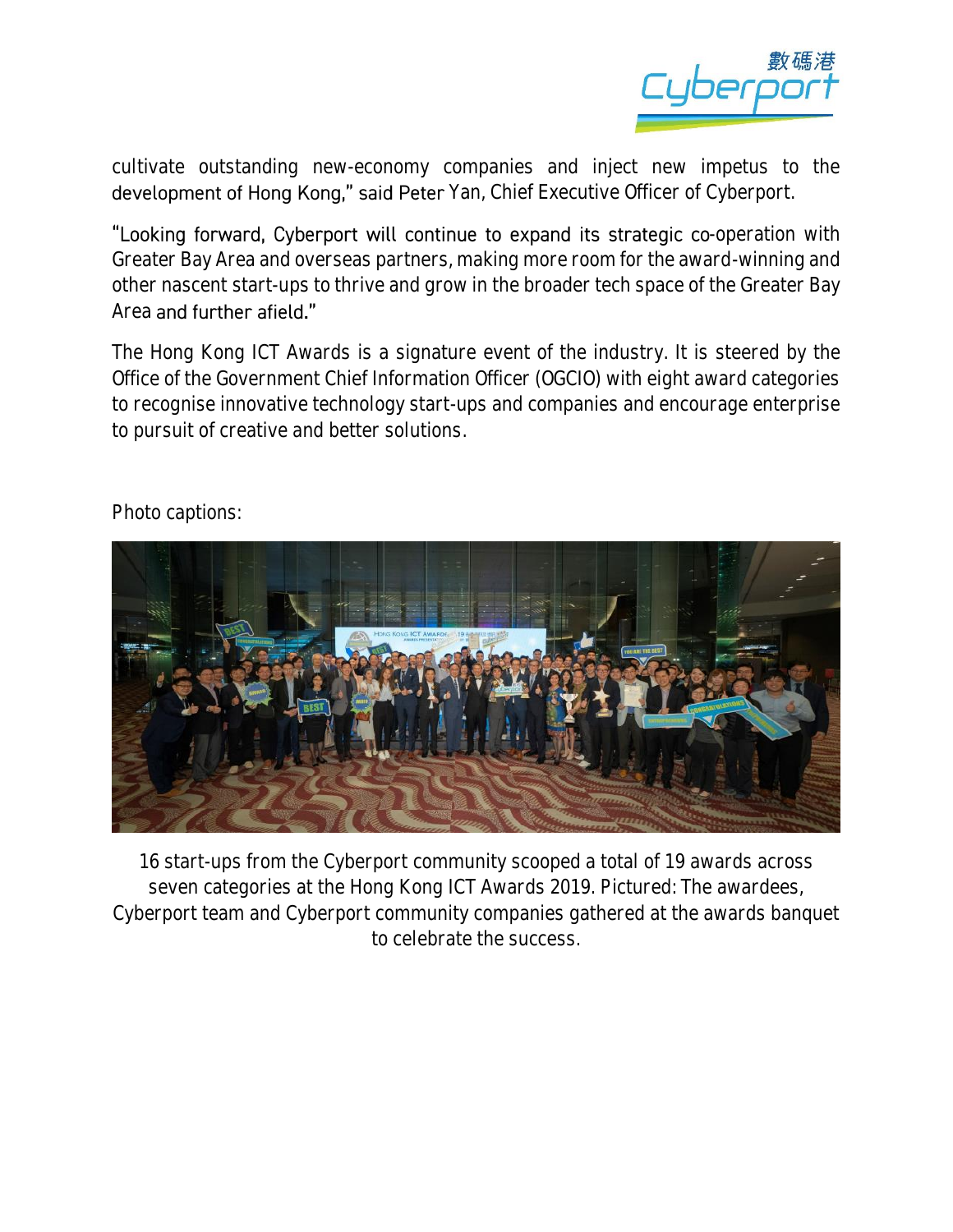



Roborn Dynamics Limited was the winner of the "ICT Start-up" Grand Award and<br>"Hardware & Devices" Gold Award.



CoverGo claimed the Grand Award in the "Fintech Award" category as well as the Gold Award in "Fintech Award-Banking, Insurance and Capital Market".

Click [here](https://drive.google.com/open?id=1nfS3jsVDlCtSnL9yPIwyshSjy2Hni_zl) to download the high-res images.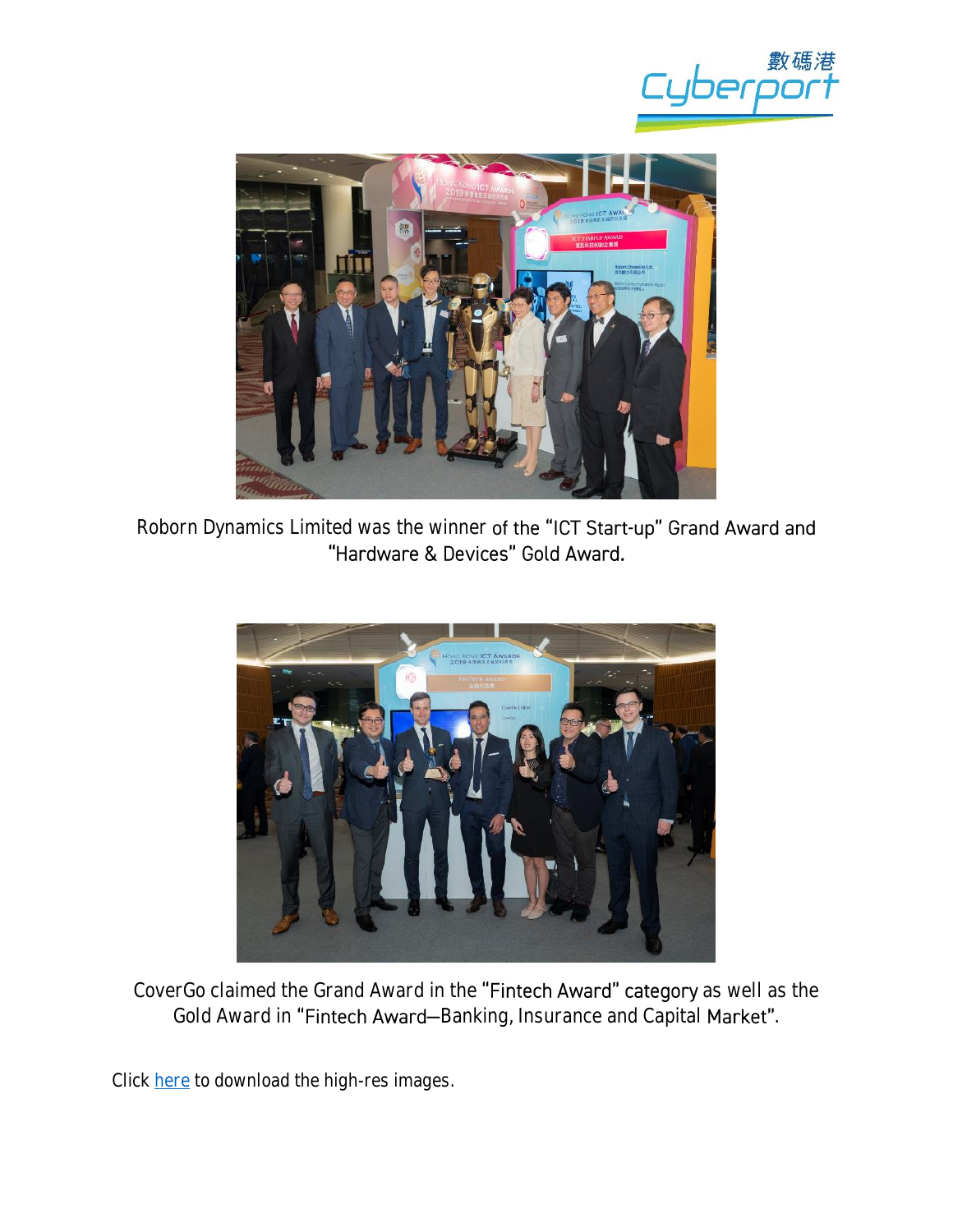

# The Hong Kong ICT Awards 2019 Cyberport start-ups and tech companies awarding list

|                | Start-ups/ tech companies                         | Awarding projects         | Award(s)                            |
|----------------|---------------------------------------------------|---------------------------|-------------------------------------|
| 1              | CoverGo                                           | CoverGo                   | FinTech Award - Grand Award and     |
|                |                                                   |                           | FinTech (Banking, Insurance &       |
|                | https://www.covergo.com                           |                           | Capital Market) Award - Gold        |
| $\overline{2}$ | <b>Farseer Limited</b>                            | Farseer                   | FinTech (RegTech, Risk              |
|                |                                                   |                           | Management & FinTech Security)      |
|                | http://www.farseerbi.com                          |                           | Award - Silver                      |
| 3              | ubiZense Limited                                  | IoT-Augmented Airfield    | Smart Mobility Award - Grand        |
|                |                                                   | Service System (AS2)      | Award and Smart Mobility (Smart     |
|                | http://www.ubizense.com                           |                           | Logistics) Award - Gold             |
| 4              | Roborn Dynamics Limited                           | Motion Control Humanoid   | ICT Startup Award - Grand Award     |
|                |                                                   | Robot                     | and ICT Startup (Hardware &         |
|                | http://roborn.com                                 |                           | Devices) Award - Gold               |
| 5              | <b>Godzpeed Autosport Holdings</b>                | Godzpeed eSports Platform | ICT Startup (Software & Apps)       |
|                | Limited                                           |                           | Award - Gold                        |
|                | https://www.godzpeed.com                          |                           |                                     |
| 6              | <b>VAR LIVE International Limited</b>             | VAR LIVE                  | ICT Startup (Software & Apps)       |
|                |                                                   |                           | Award - Silver                      |
|                | http://www.varlivetech.com                        |                           |                                     |
| $\overline{7}$ | OneDegree Hong Kong Limited                       | Hong Kong's first fully   | ICT Startup (Software & Apps)       |
|                |                                                   | digitised insurance       | Award - Bronze                      |
|                | https://www.onedegree.hk                          | platform                  |                                     |
| 8              | MediConCen Limited                                | Bluecross blockchain      | ICT Startup (Software & Apps)       |
|                |                                                   | medical ecosystem         | Award - Certificate of Merit        |
|                | https://www.mediconcen.com                        |                           |                                     |
| 9              | Carbon World Limited                              | Carbon Coins Platform     | ICT Startup (Social Impact) Award - |
|                |                                                   |                           | Silver                              |
|                | https://www.co2coins.com                          |                           |                                     |
| 10             | Skytree Digital Limited                           | Trillionia                | Digital Entertainment               |
|                |                                                   |                           | (Entertainment & eSports Software)  |
|                | https://www.skytree.com.hk                        |                           | Award - Gold                        |
| 11             | Original Workshop Company                         | Project Magitek           | Digital Entertainment               |
|                |                                                   |                           | (Entertainment & eSports Software)  |
|                |                                                   |                           | Award - Certificate of Merit        |
| 12             | <b>GRWTH Limited</b>                              | GRWTH Pay - Multi-        | Smart Living (Smart Lifestyle)      |
|                |                                                   | gateway Payment Solution  | Award - Gold                        |
| 13             | https://www.grwth.hk<br>Farm66 Investment Limited | Cloud-based Farming       | Smart Living (Smart Lifestyle)      |
|                |                                                   | Parameters Monitoring     | Award - Bronze                      |
|                | https://www.farm66.com                            | System                    |                                     |
| 14             | <b>Turtobook Limited</b>                          | Turtobook                 | Smart Mobility (Smart Tourism)      |
|                |                                                   |                           | Award - Bronze                      |
|                | https://turtobook.com                             |                           |                                     |
| 15             | Gekko Artificial Intelligence                     | Gekko Graph               | Smart Business (Big Data and Open   |
|                | Limited                                           |                           | Data Applications) - Bronze         |
|                |                                                   |                           |                                     |
|                | https://www.gekko.ai                              |                           |                                     |